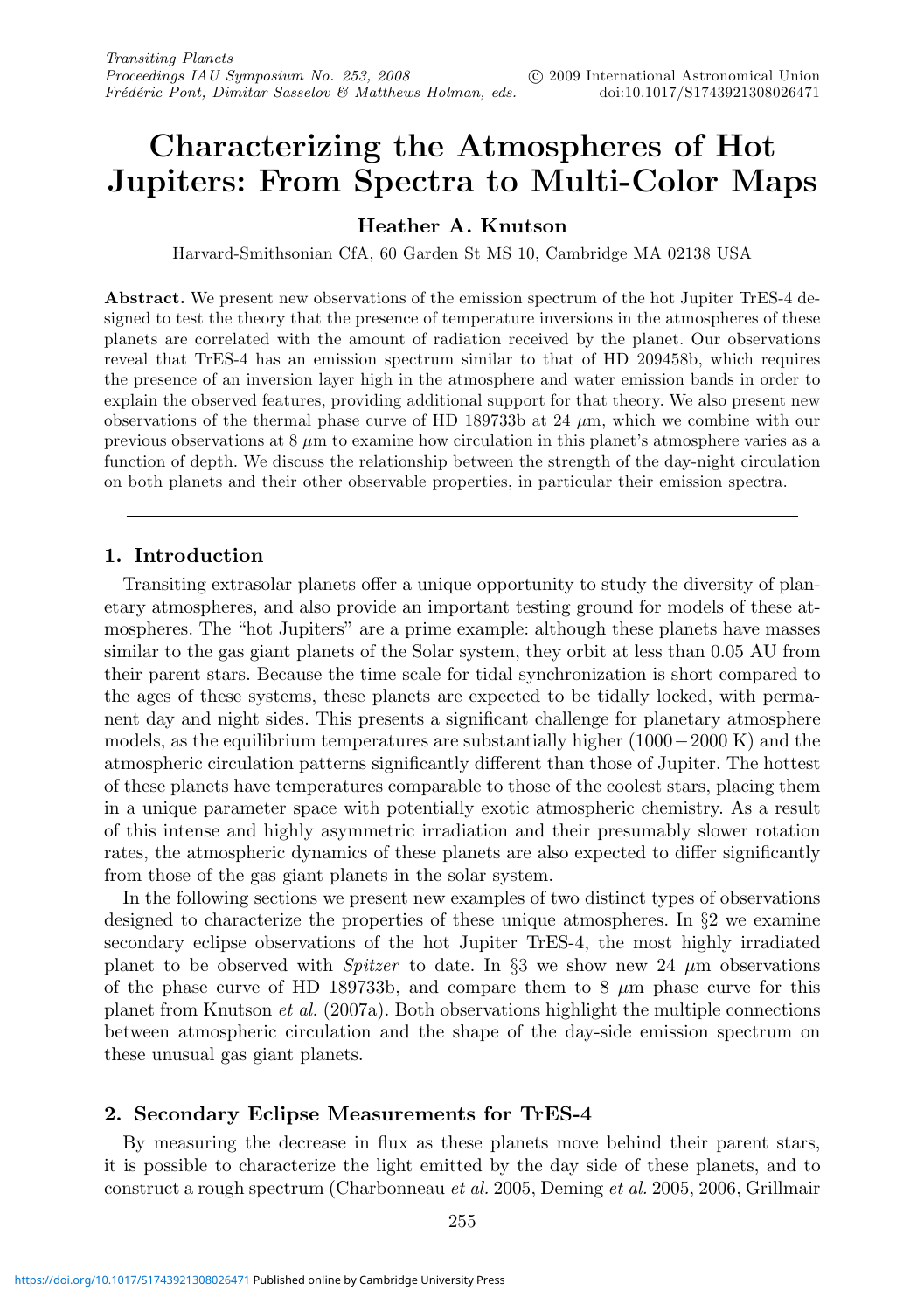

**Figure 1.** Secondary eclipse of TrES-4 observed on UT 2007 Oct. 19 at 3.6 and 5.8 μm and on UT 2007 Oct. 22 at 4.5 and 8.0  $\mu$ m, with best-fit eclipse curves overplotted. Data has been normalized to remove detector effects and binned in 6.6 minute intervals.

et al. 2007, Richardson et al. 2007, Harrington et al. 2007, Deming et al. 2007, Demory et al. 2007, Charbonneau et al. 2008, Knutson et al. 2008a, Machalek et al. 2008). These observations indicate that there are two distinct classes of hot Jupiter atmospheres. One class of planets, including HD 189733b (Deming et al. 2006, Grillmair et al. 2007, Charbonneau et al. 2008) and TrES-1 (Charbonneau et al. 2005), have emission spectra that are consistent with standard 1D cloud-free atmosphere models for these planets (Hubeny et al. 2003, Sudarsky et al. 2003, Seager et al. 2005, Barman 2005, 2008, Fortney et al. 2005, 2006a,b, Burrows et al. 2005, 2006, 2008). These model spectra are dominated by strong absorption features from  $CO$  and  $H_2O$  in the infrared. In contrast, the emission spectra of planets such as HD 209458b (Deming et al. 2005, Richardson et al. 2007, Burrows et al. 2007, Knutson et al. 2008a) and XO-1b (Machalek et al. 2008) require models with a temperature inversion between  $0.1-0.01$  bars and water bands in emission instead of absorption (Hubeny et al. 2003, Fortney et al. 2006a, Burrows et al. 2007, 2008, Fortney *et al.* 2008) in order to explain the observed features.

Although the nature of the high-altitude absorber needed to produce temperature inversions in the atmospheres of HD 209458b and XO-1b is currently unknown, there appears to be an intriguing connection between the equilibrium temperature of the planet in question and the presence or absence of an inversion. HD 209458b, which has an inversion, receives approximately twice as much radiation from its primary as either HD 189733b or TrES-1, which do not have inversions. XO-1b is an exception to this rule, as it apparently possesses a temperature inversion despite levels of irradiation comparable to those of HD 189733b and TrES-1. However XO-1b orbits a metal-rich star and thus may have a fundamentally different atmospheric composition than that of either HD 189733b or HD 209458b, which orbit stars with solar-type metallicities. Leaving XO-1b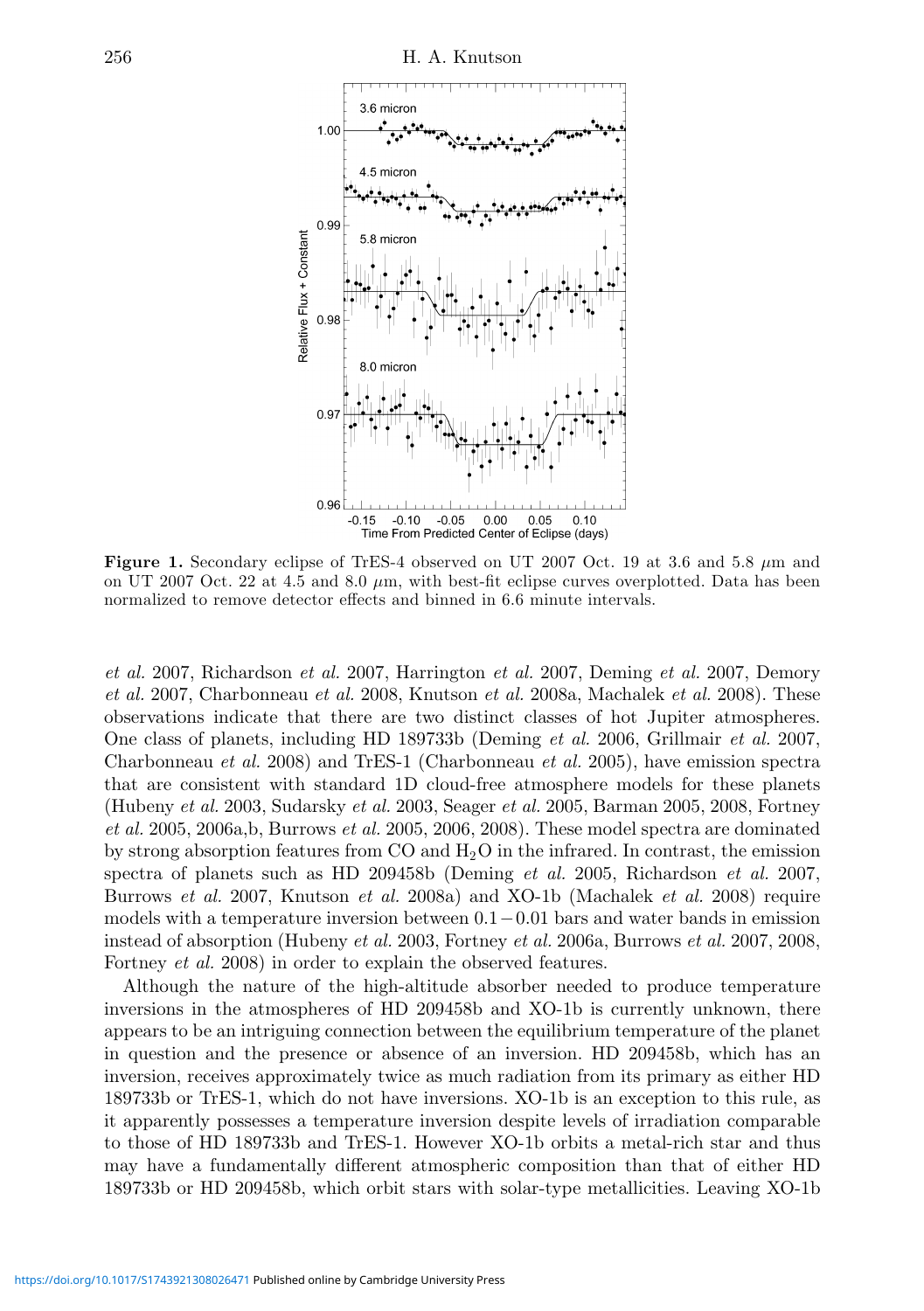

**Figure 2.** Day-side planet-star flux ratios for TrES-4 as determined from measurements of the secondary eclipse depth in the four IRAC bandpasses (black circles). The horizontal bar and arrow at 16  $\mu$ m show the  $2\sigma$  upper limit on the eclipse depth in this bandpass. The black line corresponds to the default model (no temperature inversion) with a redistribution parameter  $P_n = 0.1$ , which describes the case where 10% of the incident energy is redistributed to the night side. The grey line correspond to a model with  $P_n = 0.1$  and an additional optical absorber at high altitudes, which produces a thermal inversion around pressures of 0.001 bar (Burrows et al. 2007, 2008). Squares show the values for these models after integrating over the Spitzer bandpasses.

aside for the moment, it is possible that the increased irradiation experienced by HD 209458b relative to these other planets might have crossed a threshold beyond which non-equilibrium compounds form through photolysis (Burrows *et al.* 2008), and that these, in turn, provide the additional opacity at altitude needed to produce the inversion. Similarly, it has been suggested (Hubeny *et al.* 2003, Burrows *et al.* 2007, 2008, Fortney et al. 2008) that the presence of gas-phase TiO or VO in the atmosphere might also provide the necessary opacity. These compounds are predicted to have condensed out of the relatively cool atmospheres of HD 189733b and TrES-1, whereas they might still remain in gas phase in the hottest regions on the day side of HD 209458b.

TrES-4 (Mandushev *et al.* 2007) orbits a 1.22  $M_{\odot}$  star with a period of only 3.55 days, and as a result it receives twice as much radiation as HD 209458b, and four times as much as HD 189733b, TrES-1, and XO-1. If planets with higher levels of irradiation are more likely to have temperature inversions, then TrES-4 is an ideal candidate. We tested this theory by observing three secondary eclipses of TrES-4 over a period of two weeks in Oct. 2007 using the *Spitzer Space Telescope*, obtaining data at 3.6, 4.5, 5.8, 8.0, and 16  $\mu$ m. We used the Infrared Spectrograph (IRS) on UT 2007 Oct. 8 to observe an eclipse in the 16  $\mu$ m peak-up imaging mode. Next we observed a secondary eclipse on UT 2007 Oct. 19 using the Infrared Array Camera (IRAC), obtaining data simultaneously at 3.6 and 5.8  $\mu$ m, and last we observed a secondary eclipse on UT 2007 Oct. 22 at 4.5 and 8.0  $\mu$ m. We constructed a time series in each of the four IRAC and IRS channels using the methods described in Knutson *et al.* (2008a) and Charbonneau *et al.* (2008), and we present a detailed description of our analysis of this data in Knutson et al. (2008c).

Fig. 1 shows the time series for the four IRAC bandpasses. We do not detect the eclipse in the 16  $\mu$ m IRS bandpass, and instead place a  $2\sigma$  upper limit on the depth of the secondary eclipse in this bandpass. We then compare the secondary eclipse depths in the four IRAC bandpasses to the predictions from atmosphere models for this planet (see Fig. 2) from Knutson *et al.* (2008c). These models employ the same formalism described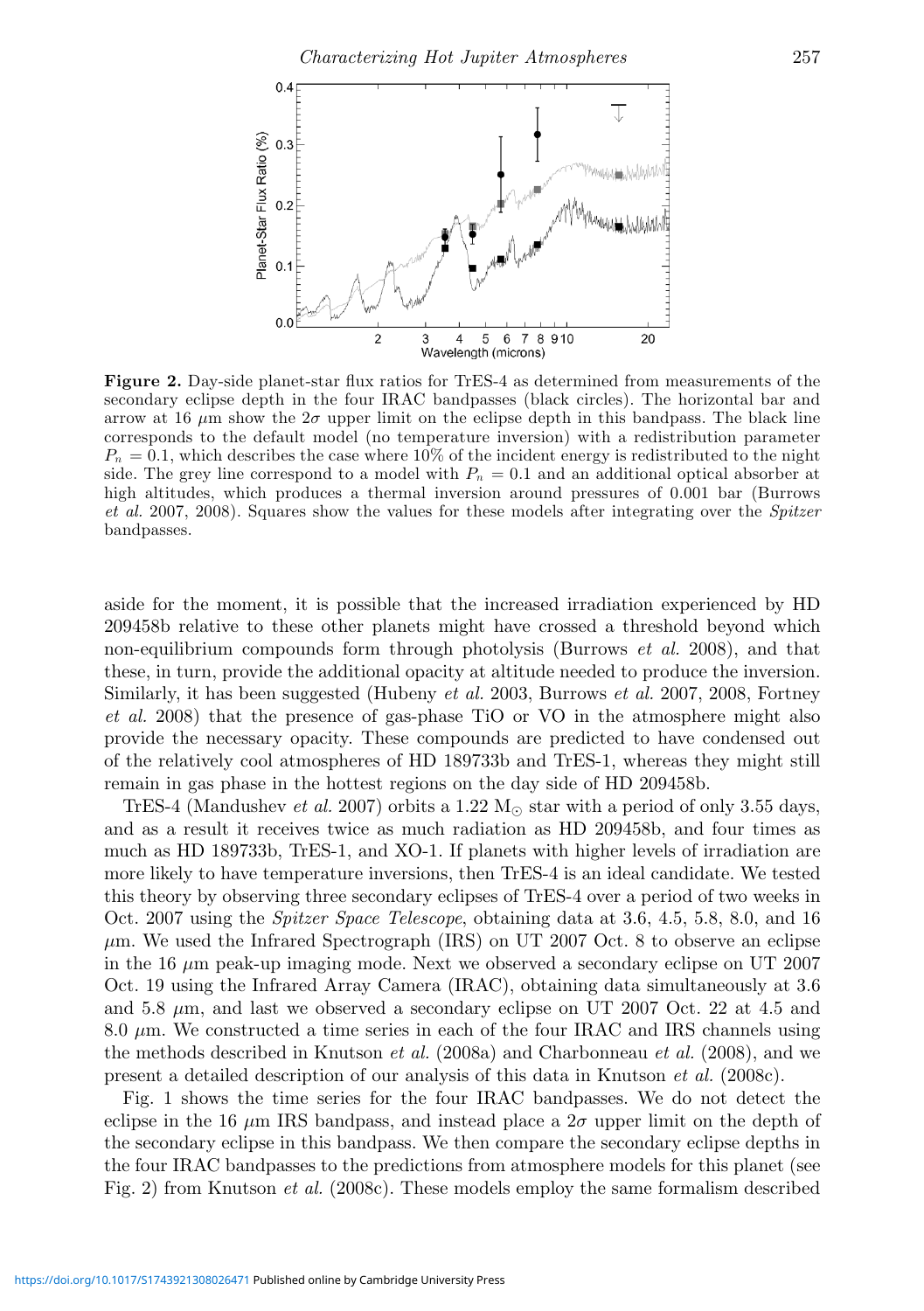#### 258 H. A. Knutson

in Burrows *et al.* (2007, 2008), which uses a dimensionless redistribution parameter  $P_n$ that, in approximate fashion, accounts for the cooling of the dayside and the warming of the nightside by zonal winds near an optical depth of order unity. The larger  $P_n$  is, the cooler is the dayside atmosphere and the lower the emergent planetary flux at superior conjunction.  $\kappa_{extra}$  is the absorptive opacity in the optical at altitude (here in cm<sup>2</sup>/g) used to create a temperature inversion.

Fig. 2 shows two models with varying values for  $\kappa_{extra}$ . The standard non-inverted model (black line in Fig. 2,  $\kappa_{extra} = 0 \text{ cm}^2/\text{g}$ ) is clearly inconsistent with the observed fluxes from TrES-4 at wavelengths longer than  $4 \mu m$ , whereas the model with extra opacity (grey line in Fig. 2,  $\kappa_{extra} = 0.1 \text{ cm}^2/\text{g}$ ) and a thermal inversion provides a much better fit to these long-wavelength data. We note that both models employ a relatively small value for  $P_n$ , corresponding to minimal circulation between the day- and nightside hemispheres. Decreasing the amount of day-night circulation in the TrES-4 models increases the effective temperature of the day-side atmosphere, which in this case provides a better match to the relatively high fluxes observed during secondary eclipse.

### **3. 24** μ**m Phase Curve for HD 189733b**

By observing the changes in the planet's thermal emission as a function of orbital phase, we can directly determine the day-night temperature difference for these hot Jupiters. Harrington *et al.* (2006) reported the first detection of these phase variations for the nontransiting planet v Andromedae b at 24  $\mu$ m. If one makes reasonable assumptions about the predicted size and temperature of  $\nu$  Andromedae b based on its mass and distance from its star, the large size of the observed phase variation implies a large day-night temperature difference and correspondingly inefficient thermal homogenization between the day and night sides. Cowan *et al.* (2007) made similar  $8 \mu$ m observations of three other systems, HD 209458, HD 179949, and 51 Peg, of which only HD 209458 is a transiting system. They report a detection for the non-transiting system HD 179949, implying a large day-night temperature difference similar to that of  $v$  Andromedae b.

The best-constrained determination of a phase curve for a hot Jupiter comes from Knutson et al. (2007), hereafter known as Paper I, where we present  $8 \mu m$  observations of the transiting planet HD 189733b spanning slightly more than half of its orbit. The high cadence of these data made it possible for us to fit the resulting phase curve with an "orange-slice" model for the planet (Cowan et al. 2008) consisting of twelve longitudinal strips of constant brightness. The small size of the observed phase variation argued for highly efficient thermal homogenization between the two hemispheres, in contrast to the large day-night temperature differences inferred for  $v$  Andromedae b and HD 179949b.

Although this longitudinal temperature map provides a wealth of information about the circulation within HD 189733b's atmosphere, its interpretation is complicated by the fact that the altitude of the atmospheric layer corresponding to the derived map depends on the atmospheric opacity at  $8 \mu$ m. For wavelengths where the opacity is low the effective photosphere of the planet is located deep in the atmosphere, where the pressures and temperatures are correspondingly higher. In their dynamical models Cooper & Showman (2005), Dobbs-Dixon & Lin (2008), and Showman *et al.* (2008) show that temperatures are likely to become increasingly homogenized at these higher pressures, as the radiative time scale increases relative to the advective time scale. Thus we would expect that observations of the same planet at different wavelengths might show varying brightness contrasts between the day and night sides, depending on how deep into the atmosphere we are looking at each wavelength. This also means that there is an inherent difficulty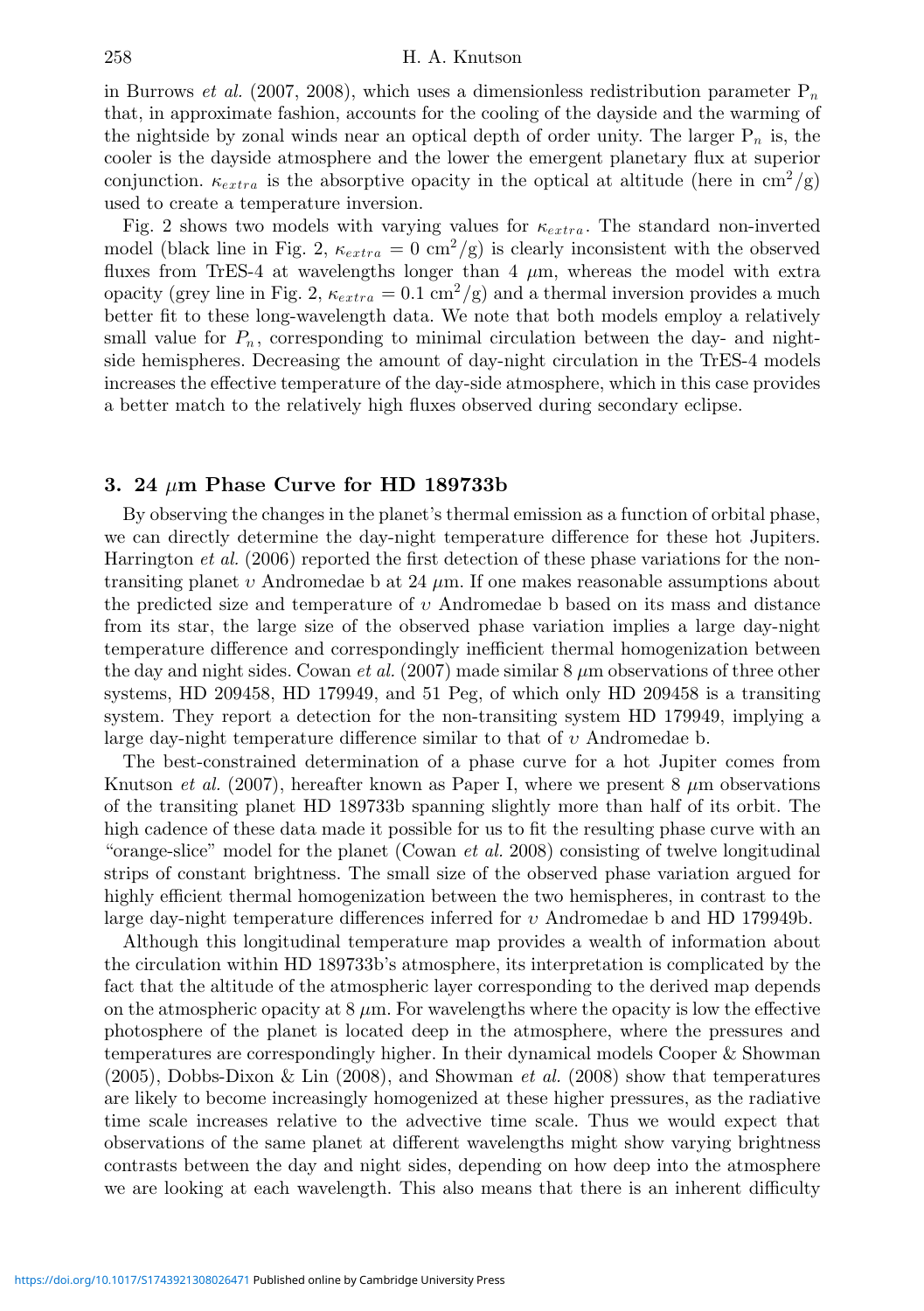in comparing observations of one planet (v Andromedae b) at 24  $\mu$ m with observations of other planets (HD 179949b and HD 189733b) at 8  $\mu$ m.

In Knutson et al. (2008b), hereafter Paper II, we present new observations of the phase variation of HD 189733b at 24  $\mu$ m, spanning the same part of the planet's orbit as the previous observations at 8 μm described in Paper I. We describe our analysis of these images in Paper II. We find that the planet's atmosphere exhibits only a modest variation in the day/night brightness temperatures at both 8 and 24  $\mu$ m when compared to radiativeequilibrium predictions for highly-irradiated, tidally-locked planets. This implies efficient transport of thermal energy from the day side to the night side by atmospheric winds at the level of both the 8 and 24  $\mu$ m photospheres. The planet's 8 and 24  $\mu$ m phase curves both reach a peak before the secondary eclipse, indicating that the hottest region on the day side is shifted 30−40 degrees east of the substellar point at the location of both photospheres and providing additional evidence for the horizontal and/or vertical advection of the temperature field in the planet's atmosphere. The similarities between the phase curves at 8 and 24  $\mu$ m suggests that either both wavelengths sense similar atmospheric pressures or that the circulation behaves in a fundamentally similar fashion across the relatively modest (factor of  $2 - 3$ ) range in pressures that are sensed here according to atmosphere models. The uncertain abundance of methane in the planet's atmosphere complicates this picture (Swain et al. 2008), but based on other data we can definitively



**Figure 3.** Phase variation observed for HD 189733b by *Spitzer* in the MIPS 24  $\mu$ m bandpass, with transit and secondary eclipse visible. The data are binned in 6.3-minute intervals. The stellar flux as measured at the center of the secondary eclipse has been normalized to unity (long-dashed line). Panels **a**, **b** and **c** show the same data, but in **b** and **c** the y axis is expanded to show the scale of the observed variation. The bin size is also increased significantly in **c** to allow for a better comparison with the model fit. The solid line in **b** and **c** is the phase curve for the best-fit four slice model, and the short-dashed line in **b** shows the expected change in the star's flux as a result of the rotational modulation in the visibility of star spots over the period of the observations.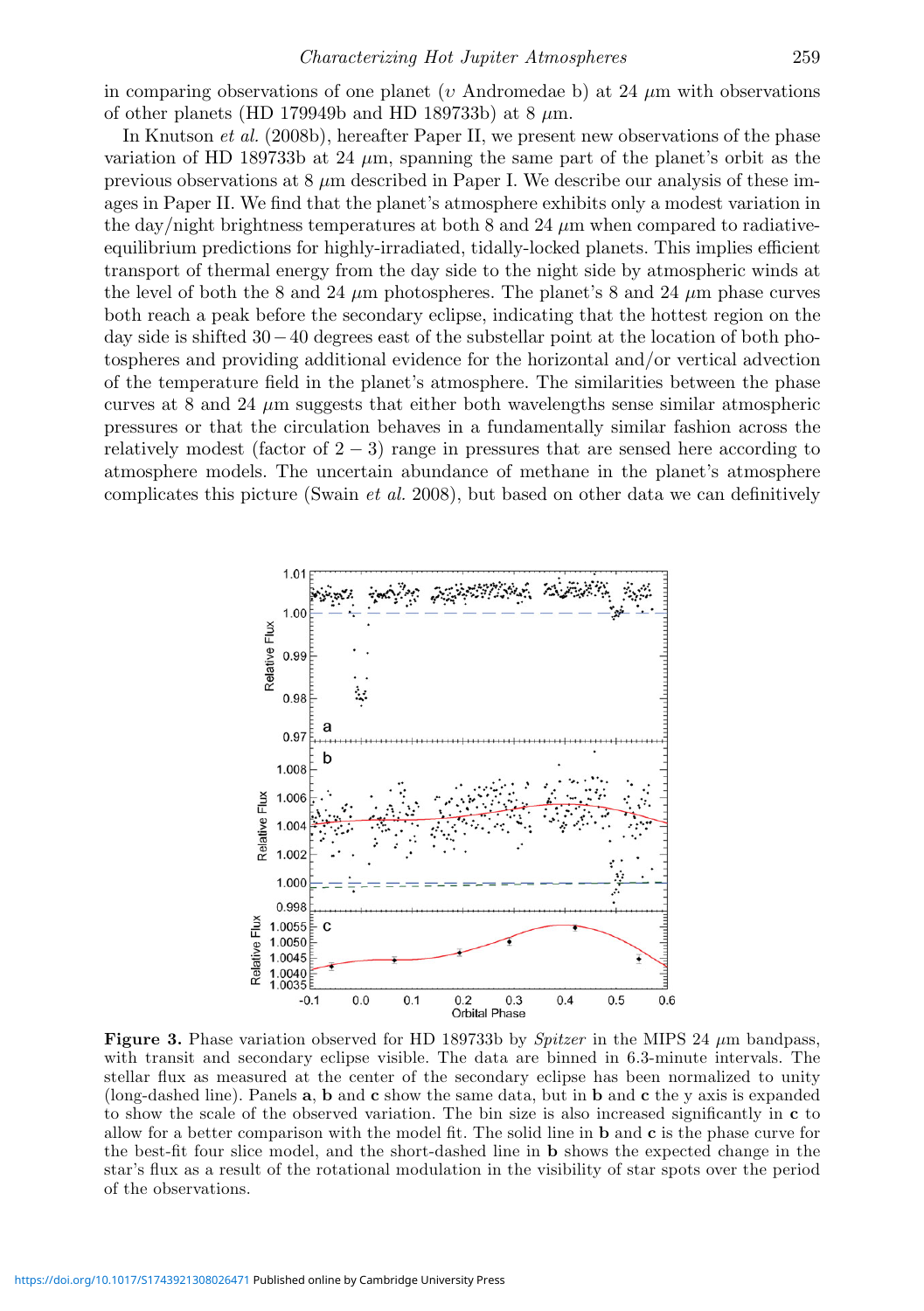rule out the presence of an opaque cloud layer above the range of the  $8$  and  $24 \mu$ m contribution functions that, if present, might affect these observations (Charbonneau et al. 2008, Barman 2008).

Our observations at 24  $\mu$ m confirm that HD 189733b's phase curve is fundamentally different than that of υ Andromedae b or HD 179949b. Although these three planets constitute a very limited sample, this result would seem to point towards the existence of two distinct classes of hot Jupiter atmospheres, characterized by either efficient or inefficient thermal homogenization between the day and night sides of the planet. This is particularly interesting in light of the results discussed in §2, which indicate that the day-side emission spectra of these planets can also be divided into two classes depending on whether or not the planet has a thermal inversion. It is possible that the presence of a temperature inversion and the degree of thermal homogenization are connected. Fortney et al. (2008) note that planets with temperature inversions absorb more of the incident flux higher in their atmospheres, where the radiative time scale is short compared to the advective time scale. They argue that this would naturally lead to large day-night temperature differences for these planets, while planets with lower levels of irradiation and no temperature inversions would be more homogenized. Both  $v$  Andromedae b and HD 179949b have higher levels of incident flux than HD 189733b and TrES-1, placing them in the same class as HD 209458b and TrES-4, which both have inversions. Unfortunately neither υ Andromedae b nor HD 179949b are eclipsing, making it difficult to check directly for the presence of a temperature inversion. A better test would be to measure the day-night temperature difference for HD 209458b, which clearly does have a temperature inversion, or HD 149026b, whose high 8  $\mu$ m brightness temperature (Harrington *et al.*) 2007) strongly favors the presence of a temperature inversion (Fortney  $et \ al.$  2006a, Burrows et al. 2008). We have obtained such observations of both planets, and will report on the results in a future paper.

### **4. Conclusions: Future Directions**

In the sections above we describe a picture in which the presence of thermal inversions is connected to the degree of irradiation experienced by the planet, as well as a parallel suggestion that planets with inversions may have weaker day-night circulation and correspondingly large day-night temperature differences. Our observations of TrES-4 and HD 189733b appear to support this theory: the day-side emission spectrum of the highlyirradiated TrES-4 is best fit by a model with a temperature inversion and weak day-night circulation, while our 8 and 24  $\mu$ m observations of the phase curve of HD 189733b indicate that this planet has a small day-night temperature difference, and Charbonneau et al. (2008) find that the planet is best fit by a model without a temperature inversion.

Although our observations of TrES-4 and HD 189733b are in good agreement with this picture, they do not distinguish between competing theories for the nature of the optical absorber responsible for the creation of the inversions. Furthermore, new observations of XO-1 presented by Machalek et al. (2008) appear to conflict with this relatively simple picture. If we are to fully understand the origins of these inversions and their effects on the day-night circulation on these planets, a much larger sample will be required than the seven systems with published *Spitzer* observations. Although *Spitzer* will deplete its supply of cryogen in spring 2009, the 3.6 and 4.5  $\mu$ m channels will continue to function at full sensitivity, and a two-year mission using these two channels was recently approved by NASA. Observations of the secondary eclipse in these two channels should be sufficient to distinguish between planets with and without temperature inversions, as demonstrated by our discussions above, and it may also be possible to obtain phase curves in these